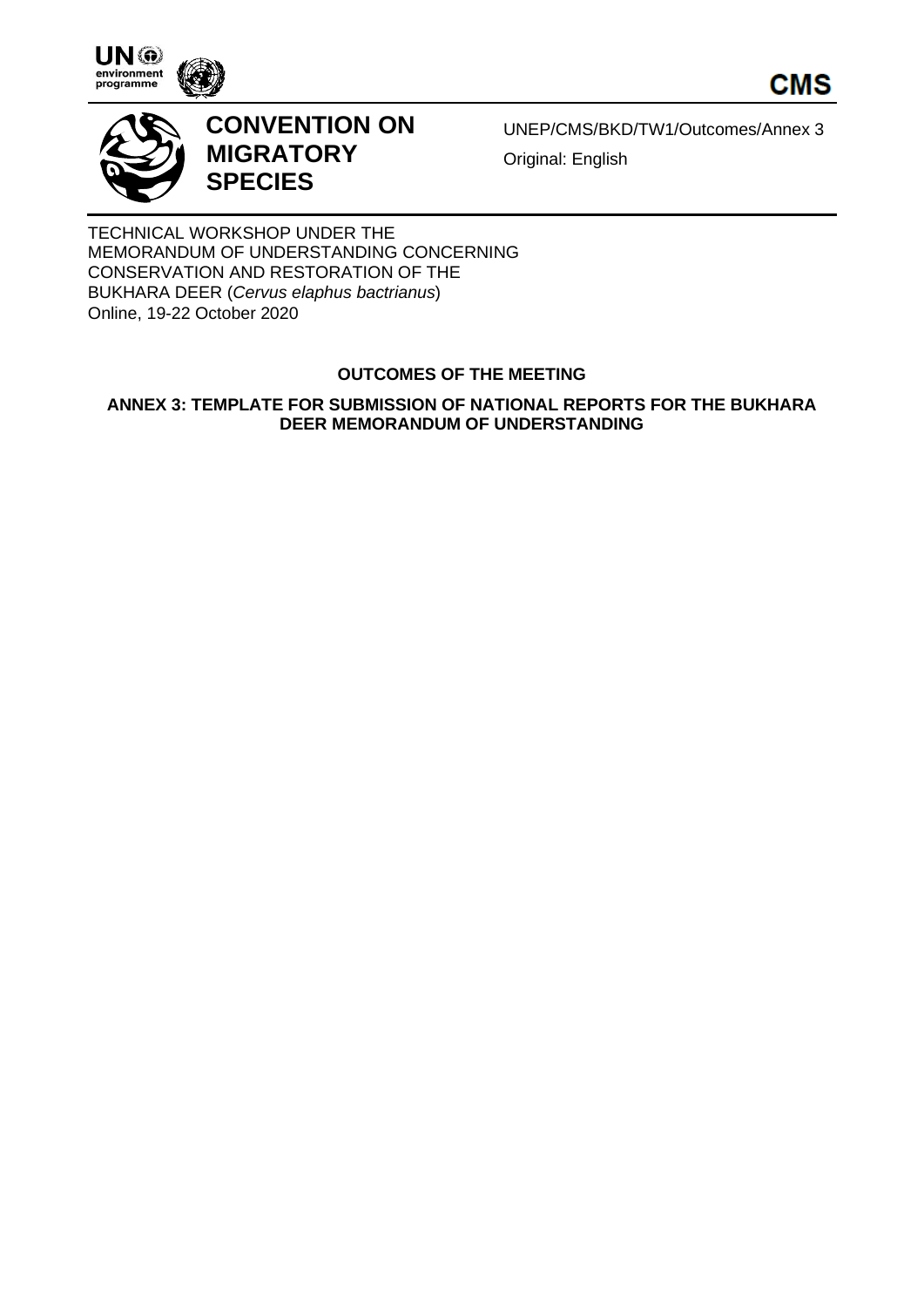#### **TEMPLATE FOR SUBMISSION OF NATIONAL REPORTS FOR THE BUKHARA DEER MEMORANDUM OF UNDERSTANDING AND THE WORK PROGRAMME**

This reporting format is designed to monitor implementation of the Memorandum of Understanding and Action Plan concerning Conservation and Restoration of the Bukhara Deer (*Cervus elaphus bactrianus*). Reports on implementation will support exchange of information throughout the range and assist the identification of necessary future actions by the Signatories.

Please complete as appropriate and return to the CMS Secretariat (cms[.secretariat@cms.int\)](mailto:secretariat@cms.int), keeping in mind that not all sections are relevant to each country.

## **1. GENERAL INFORMATION**

| 1.1.      | <b>Range State name:</b>                                                                        |
|-----------|-------------------------------------------------------------------------------------------------|
|           |                                                                                                 |
|           |                                                                                                 |
|           |                                                                                                 |
| details): | 1.2. Designated Focal Point with responsibility to co-ordinate MoU implementation (full contact |
|           |                                                                                                 |
|           |                                                                                                 |
|           |                                                                                                 |
|           | dd/mm/yyyy<br>1.3. Date submitted:                                                              |
|           |                                                                                                 |
|           | From: dd/mm/yyyy<br>To: dd/mm/yyyy<br>1.4. Period covered by the report:                        |
|           | 1.5. List of agencies or NGOs that have provided input to this report:                          |
|           |                                                                                                 |
|           |                                                                                                 |
|           |                                                                                                 |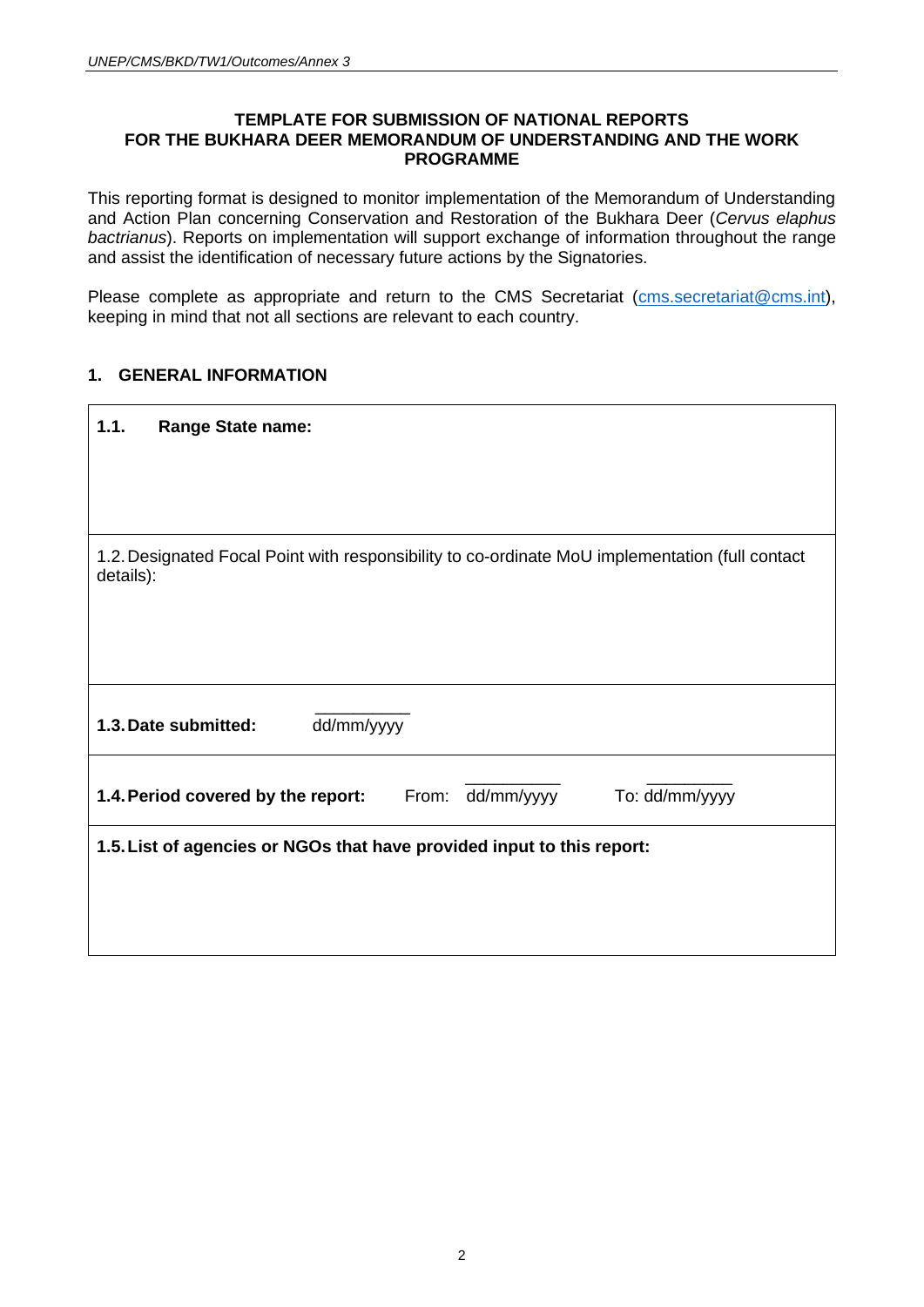## **2. BUKHARA DEER POPULATIONS**

- 2.1. Is the Bukhara Deer population monitored in your country?
- 2.2. Describe the monitoring methods. For example, monitoring tools can include camera traps, aerial counts, yearly snow counts, surveys, and other field methods.
- 2.3. What percent of your country's Bukhara Deer population is being monitored?
- 2.4. Is monitoring regular, occasional, or spontaneous(also name the organization(s) that carries out the monitoring)?
- 2.5. Please describe results of these monitoring efforts (since the last report), indicating which monitoring method described in 2.2 above, was used.
- 2.6. Describe existing populations and subpopulations and their current status (since the last report).
- 2.7. Overall Bukhara Deer population trend in your country  $\Box$  Increasing  $\Box$  Decreasing  $\Box$  Stable  $\Box$  Unknown
- 2.8. How are monitoring records of the Bukhara Deer in your country kept, and what organization, agency or office (NGO or Government) maintains these records/database?
- 2.9. What measures have been taken to standardise Bukhara Deer monitoring methodology with other states?

## **3. HABITAT**

- 3.1. What proportion of Bukhara Deer habitat in your country has been lost […%] or degraded […%]?
- 3.2. What efforts have been made to restore degraded habitat and to what extent have these been successful?
- 3.3. Please describe the overall status and conservation of Bukhara Deer habitat in your country.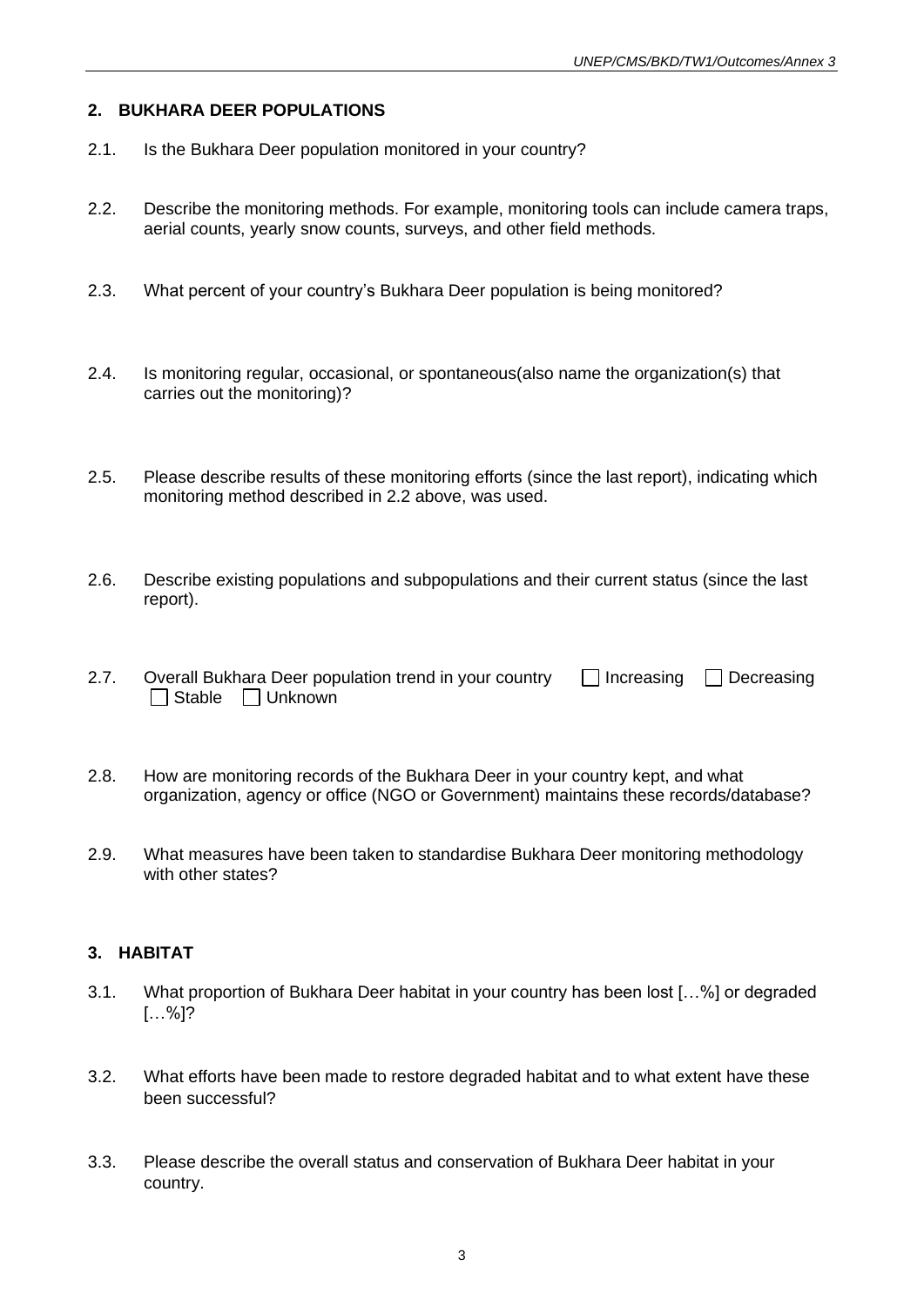- 3.4. What are the factors driving habitat degradation and fragmentation?
- 3.5. Which activities were undertaken in your country to improve the intactness and connectivity of Bukhara Deer habitat since your last report?
- 3.6. List any significant physical barriers that prevent Bukhara Deer migrations (e.g. fences, pipelines, roads, railways, canals).
- 3.7. Is the impact of planned infrastructure on Bukhara Deer habitat being assessed?  $\Box$  Yes  $\Box$  No

Please explain and provide references to relevant legislation, articles or reports.

- 3.8. If yes, please describe the proposed/planned infrastructure mitigation measures.
- 3.9. What percentage of Bukhara Deer range in your country is covered by protected areas?  $[....%]$
- 3.10. List all protected areas in the Bukhara Deer range, together with IUCN management category, area (hectares), seasons/months when Bukhara Deer are present, estimated number of Bukhara Deer present, and whether these include rutting/calving areas.

| <b>Name</b> | Size (ha) | <b>IUCN</b><br>category | <b>Estimated</b><br>numbers | <b>Rutting</b> | <b>Calving</b> |
|-------------|-----------|-------------------------|-----------------------------|----------------|----------------|
|             |           |                         |                             |                |                |
|             |           |                         |                             |                |                |
|             |           |                         |                             |                |                |
|             |           |                         |                             |                |                |
|             |           |                         |                             |                |                |
|             |           |                         |                             |                |                |
|             |           |                         |                             |                |                |

3.11. Are there plans to create additional Protected Areas for Bukhara Deer? If so, please list them in the table below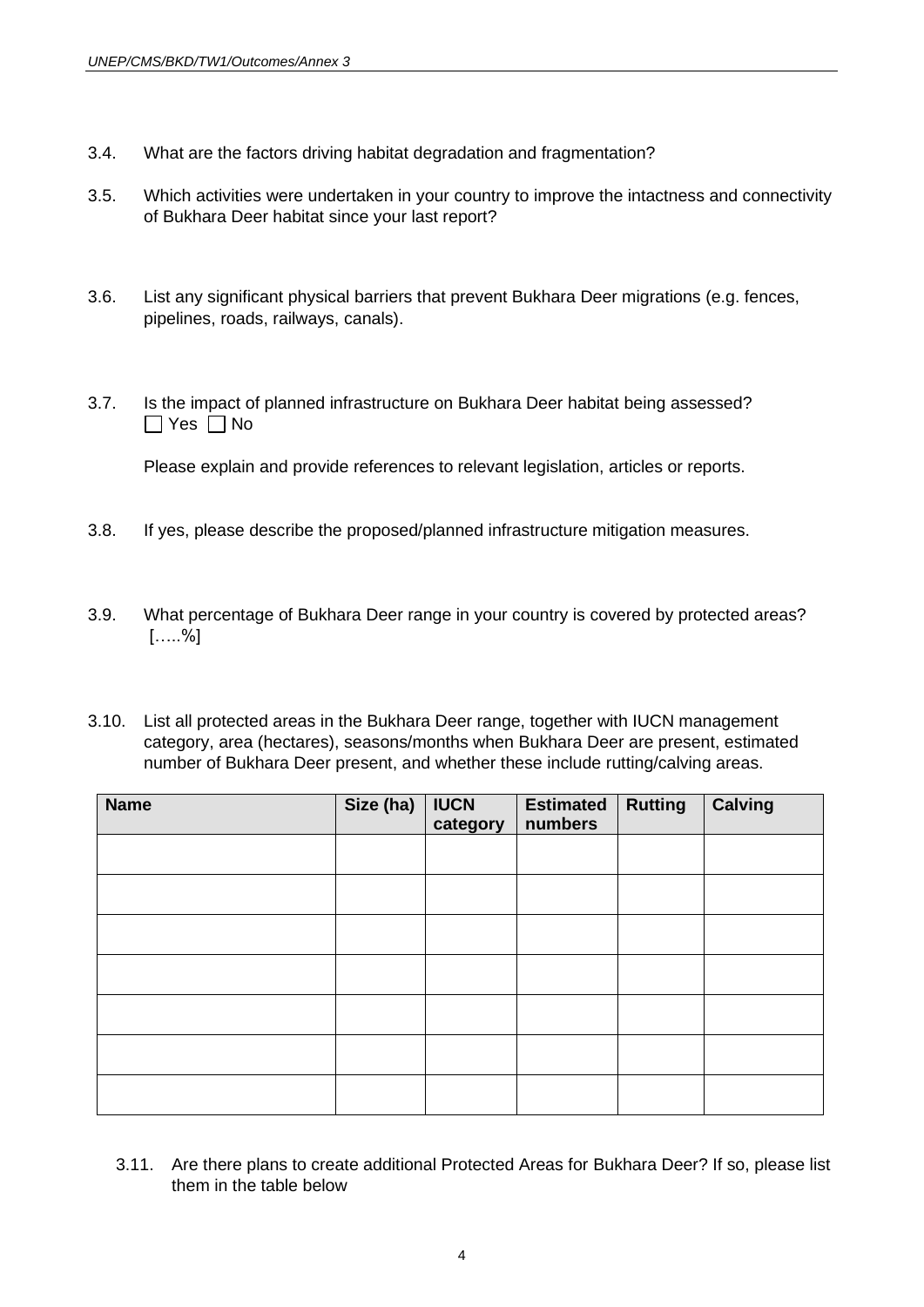| <b>Name</b> | Size (ha) | <b>IUCN</b><br>category | <b>Estimated</b><br>numbers | <b>Rutting</b> | <b>Calving</b> |
|-------------|-----------|-------------------------|-----------------------------|----------------|----------------|
|             |           |                         |                             |                |                |
|             |           |                         |                             |                |                |
|             |           |                         |                             |                |                |
|             |           |                         |                             |                |                |
|             |           |                         |                             |                |                |
|             |           |                         |                             |                |                |
|             |           |                         |                             |                |                |

3.12. List key areas of Bukhara Deer range lacking any protection.

## **4. TRANSBOUNDARY POPULATIONS**

- 4.1. Does your country participate in any transboundary initiatives for the conservation of Bukhara Deer populations shared with neighbouring States?
- 4.2. Are there transboundary populations in your country for which there is no cooperation with neighbouring states in place?
- 4.3. Are there currently any transboundary protected areas in your country that contain Bukhara Deer? Are any new ones planned? If yes, please list existing and planned transboundary protected areas.

## **5. LEGAL PROTECTIONS**

- 5.1. List agencies active in Bukhara Deer conservation and management and their functions related to Bukhara Deer.
	- a. Government agencies
	- b. Non-governmental organizations
- 5.2. Has a national strategy or action plan for Bukhara Deer been developed?

 $\Box$  Yes  $\Box$  No

[Please provide references or links to the published documents]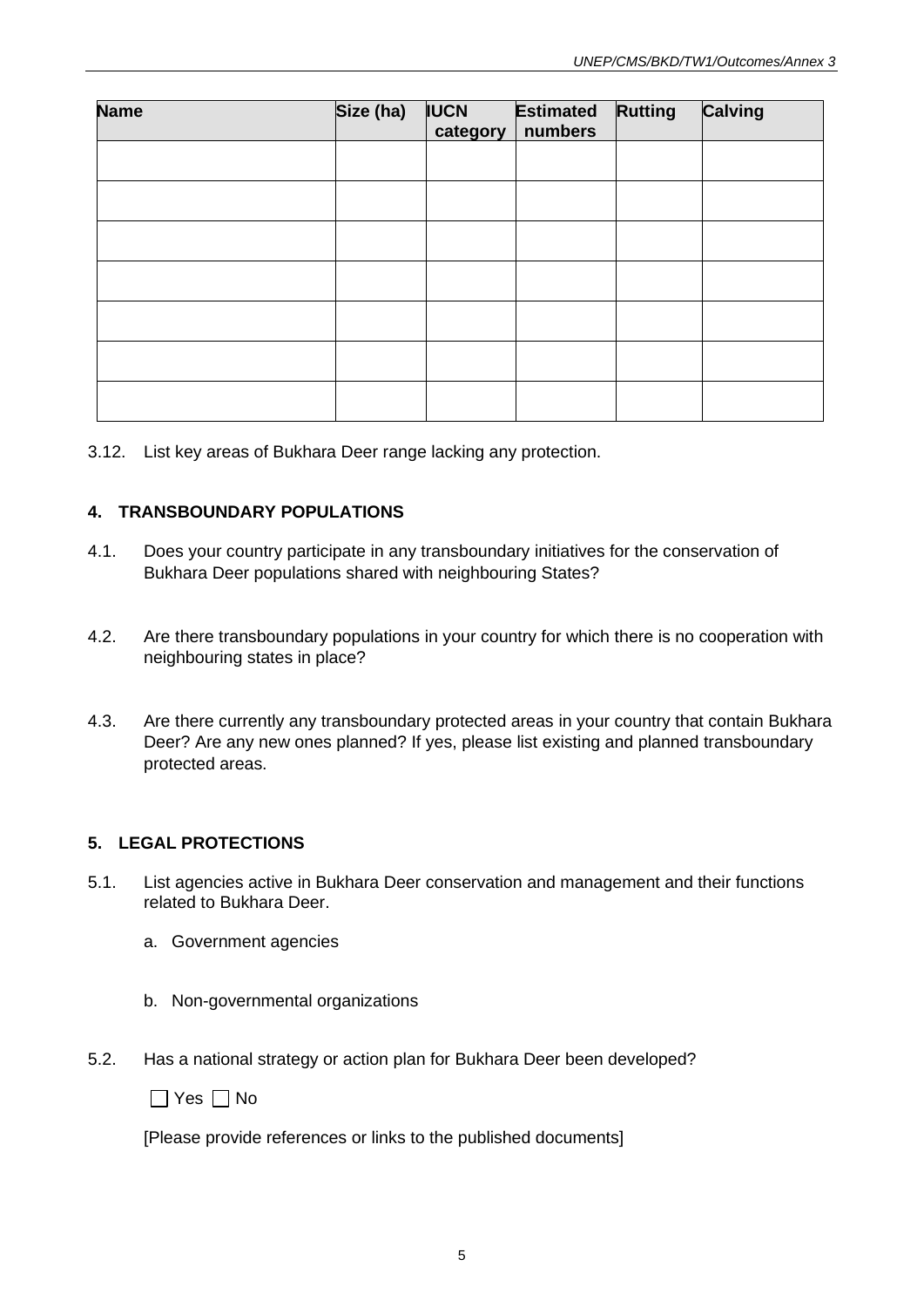- 5.3. What is the legal status of Bukhara Deer in your country?
- 5.4. Provide details and references to the relevant legislation.
- 5.5. Which agencies or departments are in charge of enforcing the legislation? [Indicate those charged with *in situ* protection, e.g. anti-poaching or surveillance of protected areas, and those charged with controlling legal and illegal trade in Bukhara Deer.]
- 5.6. What penalties are applicable for violation of this legislation?
- 5.7. Provide details of all activities undertaken since the last report to protect Bukhara Deer in situ.

#### **6. COMMUNITY INVOLVEMENT IN BUKHARA DEER CONSERVATION**

- 6.1. Are communities involved in Bukhara Deer conservation?
- 6.2. Describe initiatives to facilitate community-based conservation.
- 6.3. Give details of any socio-economic surveys carried out since your last report to better understand attitudes of local communities to BD.

| Start and end year | Name of project | Description of survey | Implementing<br>organization |
|--------------------|-----------------|-----------------------|------------------------------|
|                    |                 |                       |                              |
|                    |                 |                       |                              |

#### **7. CAPTIVE BREEDING**

7.1. Are there captive breeding facilities in your country? List existing facilities, including private ones, indicating the number of deer held at each facility and describe any future planned ones. Is reproduction successful at the existing facilities? (Please insert additional table rows, if needed)

| <b>BD</b> breeding | Location         | Number of | Private or state | Successful    |
|--------------------|------------------|-----------|------------------|---------------|
| facility name      | (province, town) | deer held | run?             | reproduction? |
|                    |                  |           |                  |               |
|                    |                  |           |                  |               |
|                    |                  |           |                  |               |
|                    |                  |           |                  |               |
|                    |                  |           |                  |               |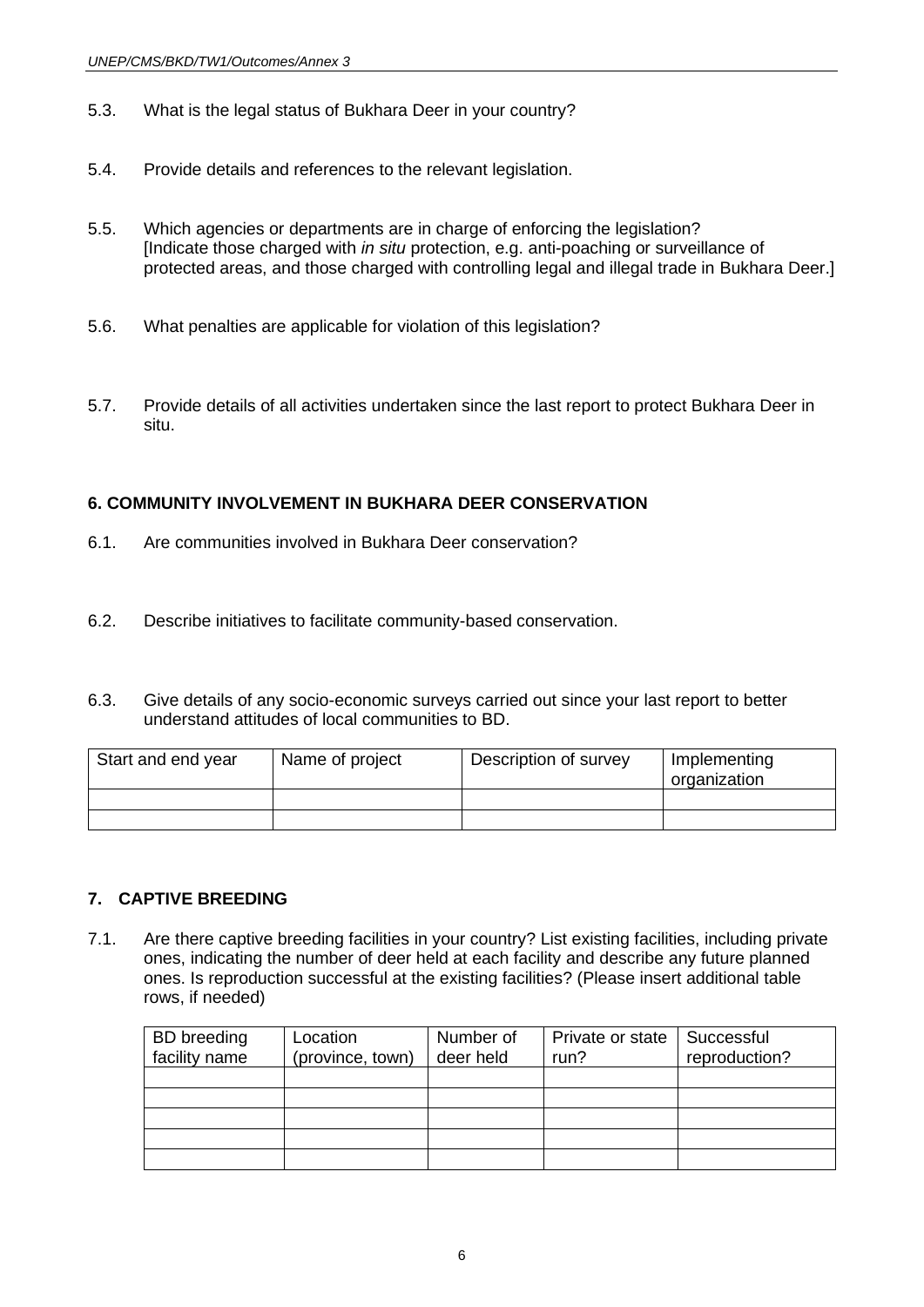7.2. Is there any co-operation with captive breeding facilities in other countries and have any captive-bred animals been transferred to other Range States (since the last report)?

| Cooperating facility<br>name in your country | Cooperating partner<br>country and facility<br>name, if known | Cooperation year |
|----------------------------------------------|---------------------------------------------------------------|------------------|
|                                              |                                                               |                  |
|                                              |                                                               |                  |
|                                              |                                                               |                  |
|                                              |                                                               |                  |

7.3 Have captive-bred animals from your country been transferred to other Range States? Please explain (name of facility in your country, destination country, year, number of animals, purpose fo transfer, name of final destination facility or area).

| Name of facility in your<br>Destination country and<br>facility or geographical<br>country<br>area (in case of<br>reintroduction) |  | Year | Purpose of transfer |
|-----------------------------------------------------------------------------------------------------------------------------------|--|------|---------------------|
|                                                                                                                                   |  |      |                     |
|                                                                                                                                   |  |      |                     |
|                                                                                                                                   |  |      |                     |
|                                                                                                                                   |  |      |                     |

7.4 Have any captive-bred Bukhara Deer been released into the wild in your country, or are there any plans to do so?

| Facility name in your<br>country | Number of<br>released animals | Year of release | Area where they<br>were released |
|----------------------------------|-------------------------------|-----------------|----------------------------------|
|                                  |                               |                 |                                  |
|                                  |                               |                 |                                  |
|                                  |                               |                 |                                  |
|                                  |                               |                 |                                  |

7.3. What are the main challenges related to captive breeding of Bukhara Deer in your country?

## **8. EDUCATION AND AWARENESS**

8.1 Describe educational and journalistic materials and programmes that have been developed in your country to raise awareness and understanding for the need to conserve Bukhara Deer. Please provide links to published materials, if available.

## **9. ECOLOGICAL STUDIES**

9.1 Describe any relevant ecological studies on BD and its habitat that took place in your country since your last report. Potential studies can include data about habitat, behaviour, migrations, calving, diet, disease, mortality, natural predators, and any other topics. Please cite any reports, articles and other literature published since your last report and provide references, where possible.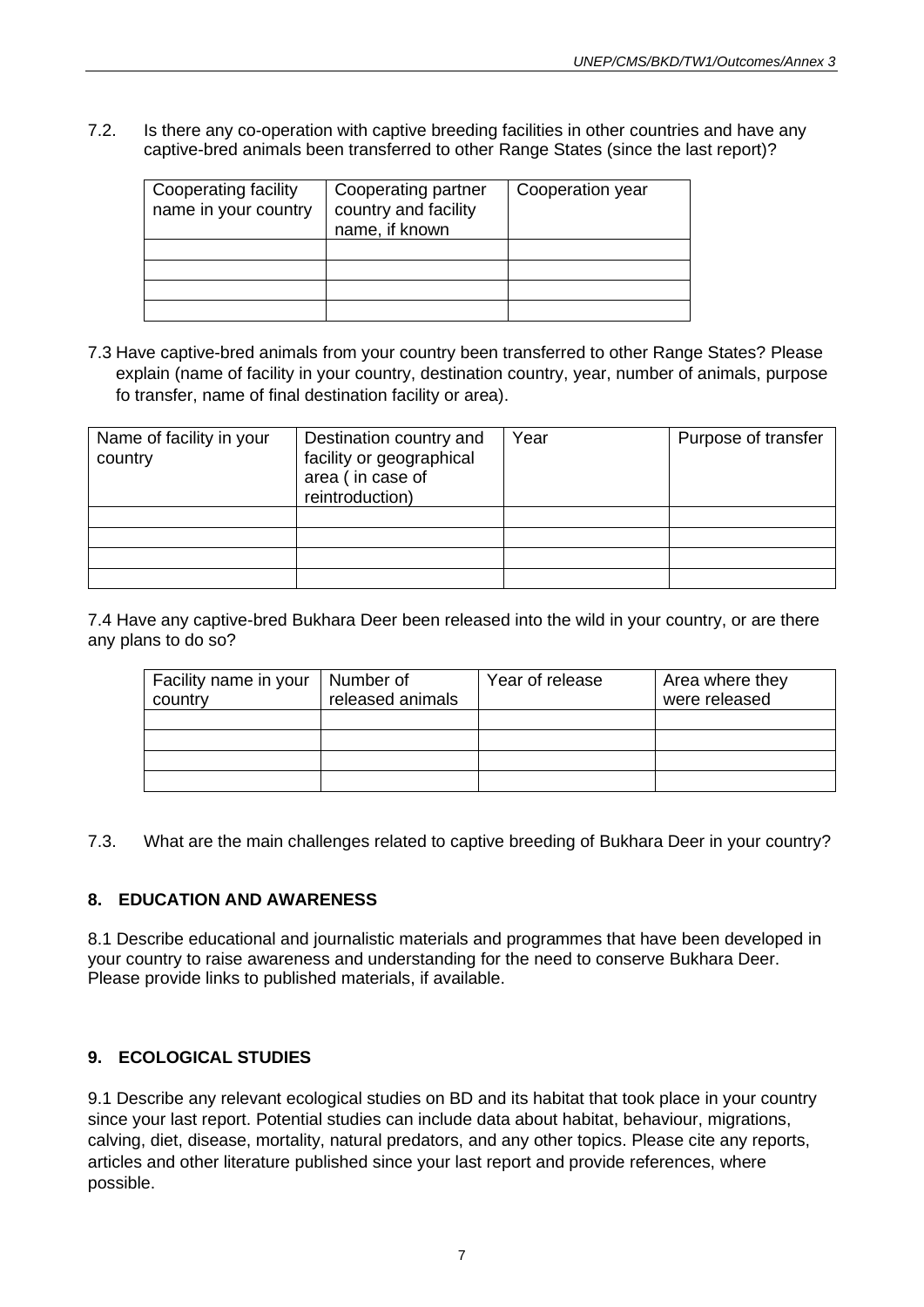# **10. THREATS**

10.1. Assessment of the quantitative threats to Bukhara Deer

In table 10.1, out of the total mortality of Bukhara Deer in your country, please indicate approximately what percentage is caused by the reasons provided in the table.

| <b>Cause of death</b>      | $0% -$<br>19% | $20% -$<br>39% | 40% -<br>59% | $60% -$<br>79% | $80% -$<br>100% | <b>Unknown</b> |
|----------------------------|---------------|----------------|--------------|----------------|-----------------|----------------|
| Poaching for meat          |               |                |              |                |                 |                |
| Poaching for trade         |               |                |              |                |                 |                |
| Extreme flooding           |               |                |              |                |                 |                |
| <b>Fires</b>               |               |                |              |                |                 |                |
| <b>Disease</b>             |               |                |              |                |                 |                |
| Predation                  |               |                |              |                |                 |                |
| Predation by feral<br>dogs |               |                |              |                |                 |                |
| Other (please specify)     |               |                |              |                |                 |                |
| Other (please specify)     |               |                |              |                |                 |                |
| Other (please specify)     |               |                |              |                |                 |                |

Please provide any references, if available.

10.2. Assessment of the qualitative threats to Bukhara Deer

In table 10.2 below please indicate to what extent the listed threats affect Bukhara Deer populations in your country.

| <b>Threat</b>                     | No effect | Low effect | <b>Partial</b><br>effect | <b>Strong</b><br>effect | <b>Unknown</b> |
|-----------------------------------|-----------|------------|--------------------------|-------------------------|----------------|
| Climate change                    |           |            |                          |                         |                |
| Habitat loss and<br>fragmentation |           |            |                          |                         |                |
| Livestock competition             |           |            |                          |                         |                |
| Demographic factors               |           |            |                          |                         |                |
| Barriers to migration             |           |            |                          |                         |                |
| Other (please<br>specify)         |           |            |                          |                         |                |
| Other (please<br>specify)         |           |            |                          |                         |                |
| Other (please<br>specify)         |           |            |                          |                         |                |